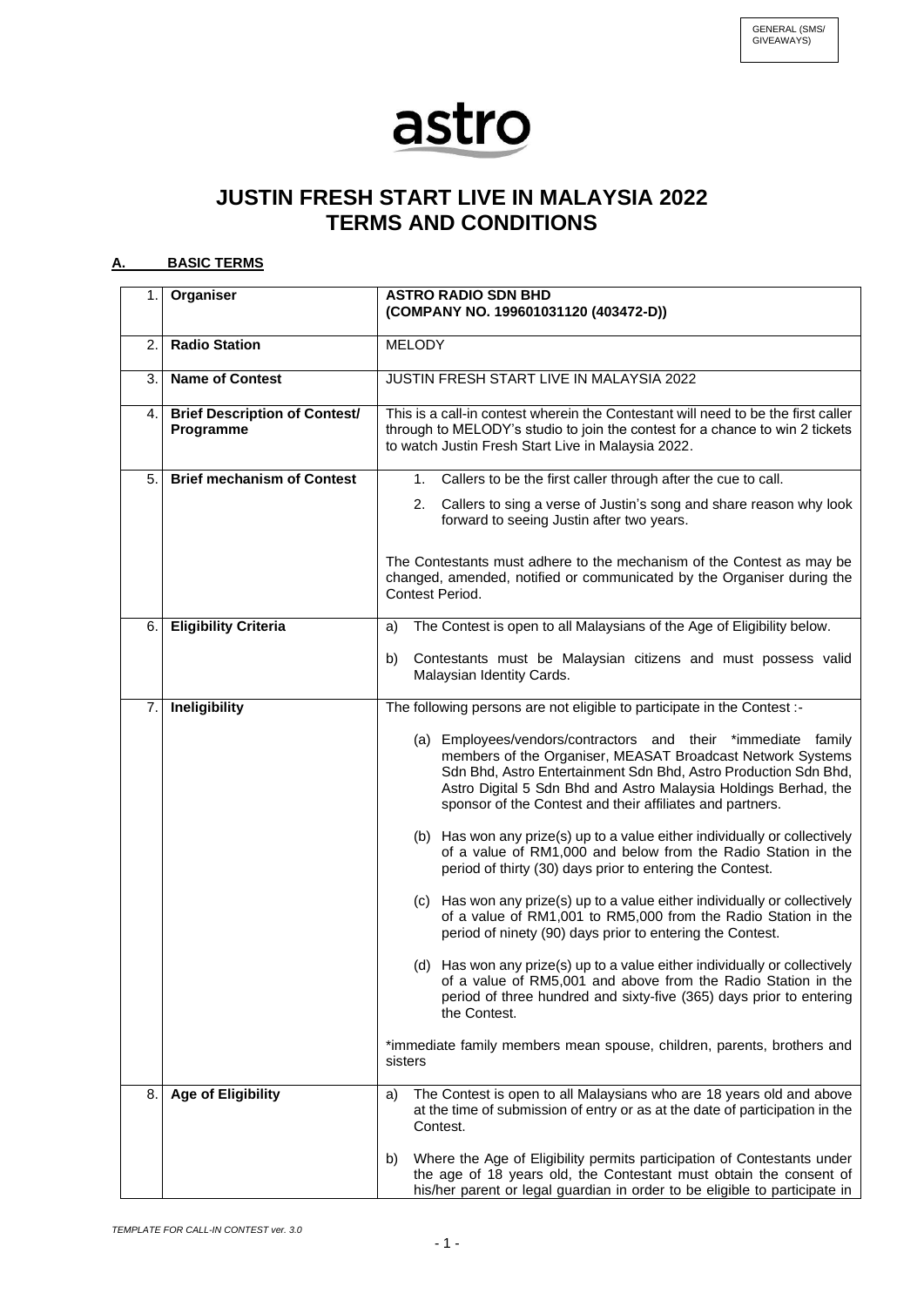|     |                              | the Contest and to receive the Prize. The Organiser considers it the<br>responsibility of parents and/or guardian to monitor their children's<br>participation in this Contest. The parents and/or guardian may at the<br>absolute discretion of the Organiser be required to sign an indemnity in<br>the form required by the Organiser as a precondition to their child's<br>entitlement to the Prize.                                                                               |
|-----|------------------------------|----------------------------------------------------------------------------------------------------------------------------------------------------------------------------------------------------------------------------------------------------------------------------------------------------------------------------------------------------------------------------------------------------------------------------------------------------------------------------------------|
| 9.  | <b>Charges</b>               | Standard charges charged by the Contestant's relevant telecommunications<br>service provider applies.                                                                                                                                                                                                                                                                                                                                                                                  |
|     | 10. Contest Period           | 18 April 2022 - 22 April 2022                                                                                                                                                                                                                                                                                                                                                                                                                                                          |
|     |                              | The Organiser reserves the right to vary, extend, postpone or re-schedule<br>the Contest Period or any dates thereof at its sole discretion.                                                                                                                                                                                                                                                                                                                                           |
|     | 11. Language of Contest      | Cantonese or Mandarin                                                                                                                                                                                                                                                                                                                                                                                                                                                                  |
| 12. | <b>Entry Procedure</b>       | The Contestant must be the first caller through after the cue to call.                                                                                                                                                                                                                                                                                                                                                                                                                 |
|     | 13. Entry Deadline           | 22 April 2022                                                                                                                                                                                                                                                                                                                                                                                                                                                                          |
|     | 14. Mode                     | Call-In - By calling Radio Station's telephone number - 03-9543 3388                                                                                                                                                                                                                                                                                                                                                                                                                   |
|     | 15. Address                  | All Asia Broadcast Centre, Technology Park Malaysia, Lebuhraya Puchong-<br>Sungai Besi, Bukit Jalil, 57000 Kuala Lumpur                                                                                                                                                                                                                                                                                                                                                                |
|     | 16. Selection of winners     | The first caller through after the cue to call to come up with the most creative<br>reason and slogan as decided by the Organizer in its absolute discretion.                                                                                                                                                                                                                                                                                                                          |
| 17. | <b>Prize</b>                 | 2 tickets *for each winner                                                                                                                                                                                                                                                                                                                                                                                                                                                             |
|     |                              | Justin Fresh Start Live in Malaysia 2022<br>Date: 30 April 2022<br>Time: 8.30pm<br>Venue: Arena of Stars, Genting                                                                                                                                                                                                                                                                                                                                                                      |
|     | 18. Notification of winners  | Winners will be notified right after the call-in Contest.                                                                                                                                                                                                                                                                                                                                                                                                                              |
|     | 19. Collection Period        | To be advised                                                                                                                                                                                                                                                                                                                                                                                                                                                                          |
|     | 20. Collection Venue         | To be advised                                                                                                                                                                                                                                                                                                                                                                                                                                                                          |
|     | 21. Additional Terms, if any | In the event the telegraphic transfer transaction to the winner's bank account<br>fails due to incomplete and/or wrong information provided by the winner, the<br>Organiser reserves the right to deduct RM10.00 from the value of the Prize<br>for each re-submission of such transaction.                                                                                                                                                                                            |
|     |                              | In the event the winner requires reissuance of cheque for the Prize, RM50.00<br>will be deducted from the value of the Prize unless such reissuance is due<br>to the negligence, omission and/or fault of the Organiser.                                                                                                                                                                                                                                                               |
|     |                              | LINE DROP OUT AND INABILITY TO CONTACT***                                                                                                                                                                                                                                                                                                                                                                                                                                              |
|     |                              | <b>Telephone Contests</b><br>No liability is assumed by the Organiser for faulty, mistranscribed,<br>misdirected/misdialled telephone communication or technical difficulties<br>experienced by callers throughout the call-in portion of a Contest.                                                                                                                                                                                                                                   |
|     |                              | If in the course of a Contest -<br>a telephone line breaks up or drops out; or<br>a)<br>there is a dispute arising out of the use of telephone lines in a<br>b)<br>Contest (including situations where multiple telephone lines are<br>used); or<br>two telephone lines are crossed during a phone in Contest;<br>C)<br>the Organiser may in its absolute discretion disqualify the relevant caller or<br>callers for any reason whatsoever, and shall not be responsible for awarding |